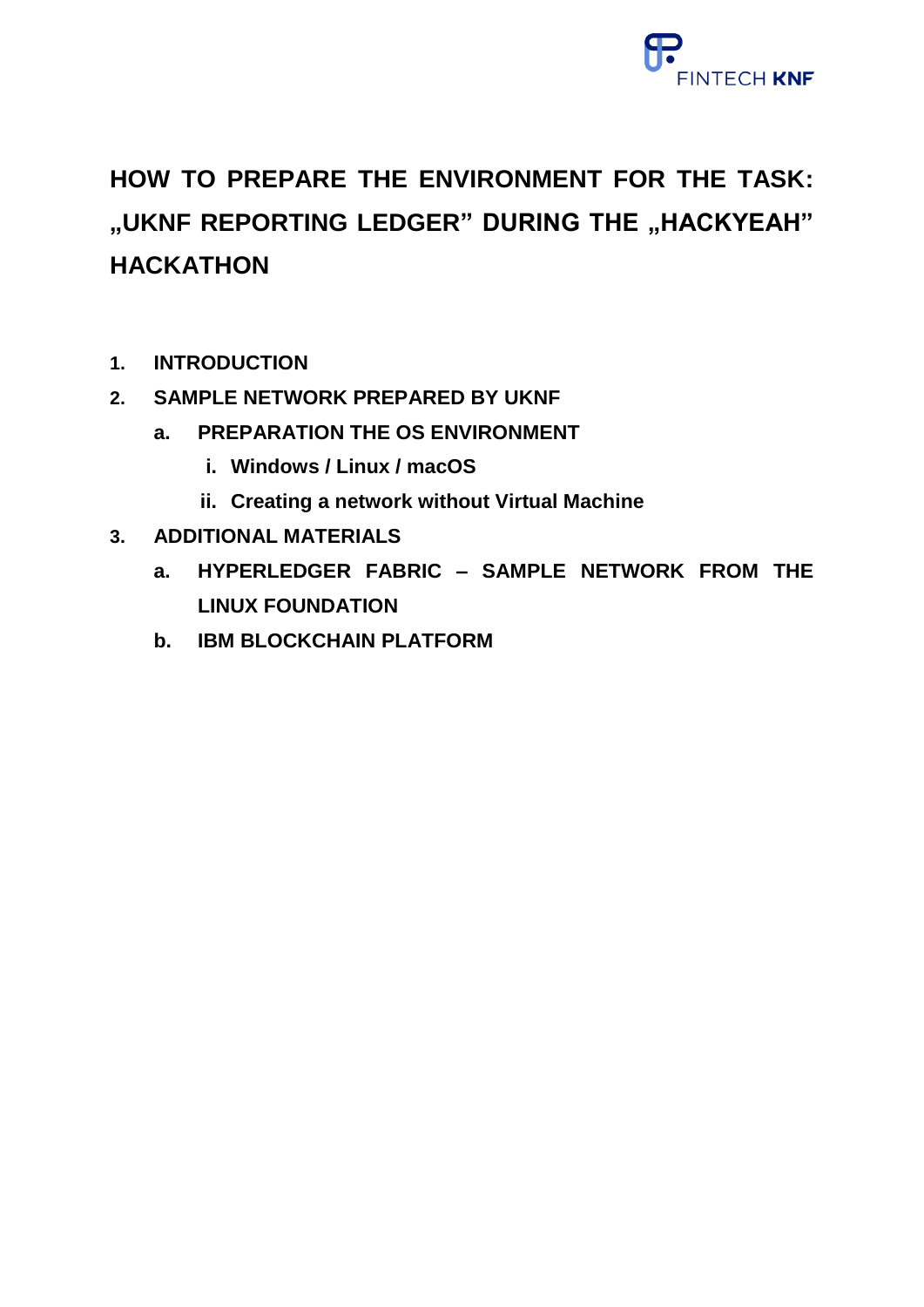

### **1. INTRODUCTION**

The aim of the documentation is to show the participant the task how to configure their computers. The configuration methods are described for 3 operating systems: Windows, Linux, macOS. For the needs of the task, has been prepared test network and this document presents configuration guidelines for such a network. The event participant can also download the test network prepared by The Linux Foundation (see point III b.). Additionally, in the prepared configuration package, which will be made available at the start of the event via the GitHub platform, there will be additional clarifying comments (readme).

# **2. SAMPLE NETWORK PREPARED BY UKNF**

# **a. PREPARATION THE OS ENVIRONMENT**

- **i. WINDOWS / Linux / macOS**
- 1. First, you will need to install a virtual machine with the Linux operating system. *Ubuntu with GUI*:<https://ubuntu.com/download/desktop> *Ubuntu server:* <https://ubuntu.com/download/server>
- 2. Before starting the virtual machine installation, you need to configure port forwarding for SSH service so that you can install the system. For the proper operation of the environment, it will be necessary to perform other redirects, but it will be done at the stage of launching the environment. Redirection by activating the global settings option.
- 3. During installation, we recommend that you download the "Putty" program and the VSCode "ssh remote" extension (see pictures on the next page).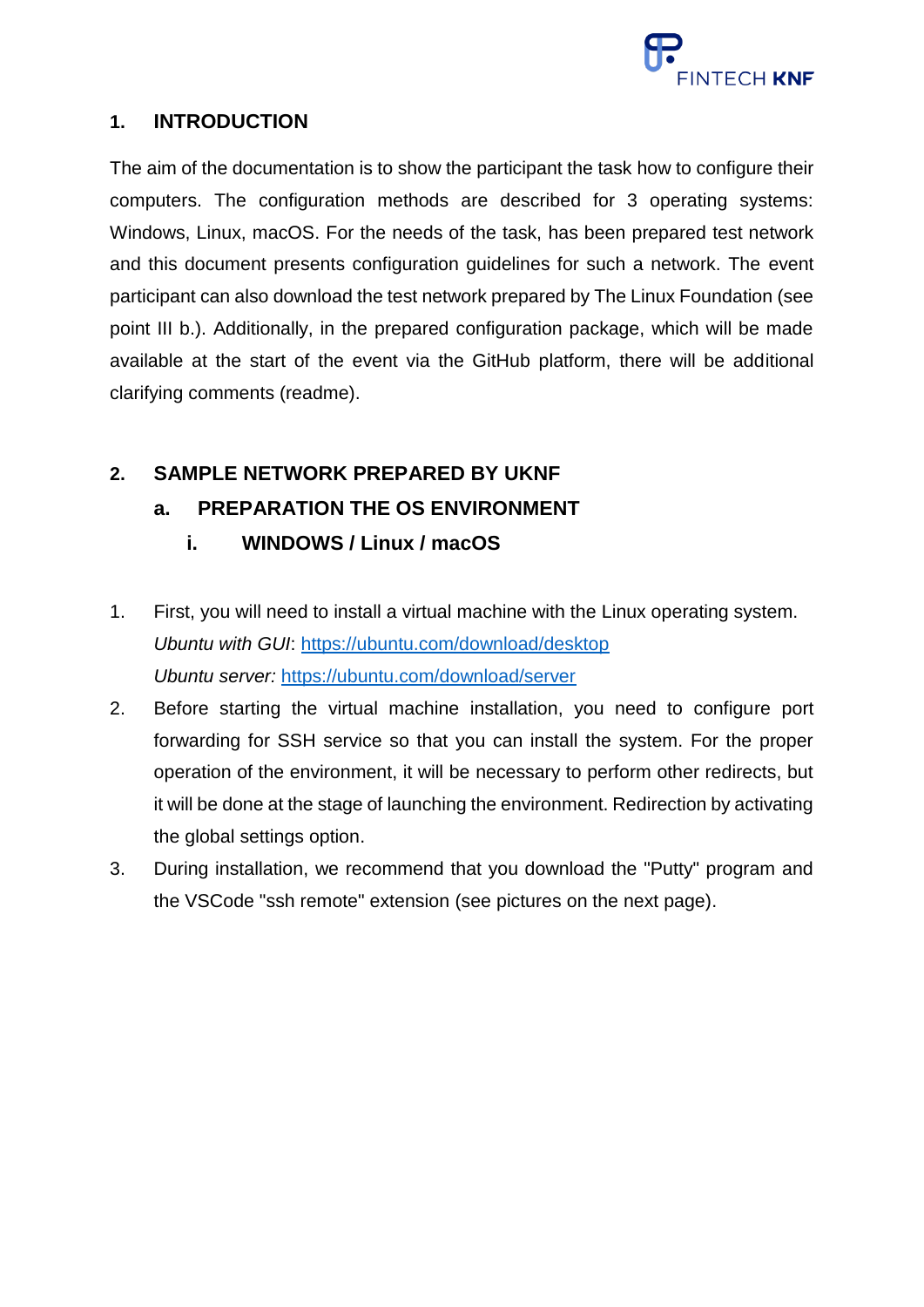

| E Extension: Remote - SSH X                                                                                                                                                                                                                                |                                                                                                                                                                                                                                                      |                                                                                                                                                                                                                                                                                                                                                                                                                                                                                                                                                                                                                                                                                                                                                                                                                                                                                                                                                                                                                                                                                                                                                                                                                                                                                                                                                                                                                                                                                                                      | $\square$ $\cdots$ |
|------------------------------------------------------------------------------------------------------------------------------------------------------------------------------------------------------------------------------------------------------------|------------------------------------------------------------------------------------------------------------------------------------------------------------------------------------------------------------------------------------------------------|----------------------------------------------------------------------------------------------------------------------------------------------------------------------------------------------------------------------------------------------------------------------------------------------------------------------------------------------------------------------------------------------------------------------------------------------------------------------------------------------------------------------------------------------------------------------------------------------------------------------------------------------------------------------------------------------------------------------------------------------------------------------------------------------------------------------------------------------------------------------------------------------------------------------------------------------------------------------------------------------------------------------------------------------------------------------------------------------------------------------------------------------------------------------------------------------------------------------------------------------------------------------------------------------------------------------------------------------------------------------------------------------------------------------------------------------------------------------------------------------------------------------|--------------------|
| Q<br>$\mathbb{S}^{\circ}$<br>Ğ,<br>昭<br>$^{\circledR}$                                                                                                                                                                                                     | >_<br>Install ©<br><b>Details</b> Feature Contributions Extension Pack<br>Visual Studio Code Remote - SSH<br>local machine<br>about impacting your local machine<br>would if the folder were on your own machine.<br>$\theta$ .<br>$\circ$<br>G<br>c | Remote - SSH v0.66.1 Process<br>● Microsoft   © 6 537 871   ★★★★☆(104)<br>Open any folder on a remote machine using SSH and take advantage of VS Code's full feature set.<br>Categories<br>Other<br>moto - SSH extension lets you use any remote machine with a SSH server as your development enviro<br><b>Resources</b><br>can greatly simplify development and troubleshooting in a wide variety of situations. You care<br>Marketp<br>. Develop on the same operating system you deploy to or use larger, faster, or more specialized hardware than your<br>Repositor<br>Liopnia<br>microscotti<br>. Quickly swap between different, remote development environments and safely make updates without worrying<br>More Info<br>. Access an existing development environment from multiple machines or locations.<br>Released on 2.05.2019, 20:40:34<br>Last updated 9.11.2021, 18:56:32<br>. Debug an application running somewhere else such as a customer site or in the cloud.<br>es-vscode<br>No source code needs to be on your local machine to gain these benefits since the extension runs commands and other<br>remote.remote.cch<br>extensions directly on the remote machine. You can open any folder on the remote machine and work with it just as you<br>- tientime()<br>.data, mush.targe<br>terting cross validation!")<br>vel_score[c1f, X, y, cv<br>print("hean score ", scores.mean())<br>print("--- Sa seconds --- " S (time.time() - start_time))<br>print("Vs tode Remote Recks")<br>$\sim$ |                    |
| PuTTY Configuration                                                                                                                                                                                                                                        |                                                                                                                                                                                                                                                      |                                                                                                                                                                                                                                                                                                                                                                                                                                                                                                                                                                                                                                                                                                                                                                                                                                                                                                                                                                                                                                                                                                                                                                                                                                                                                                                                                                                                                                                                                                                      | ?<br>×             |
| Category:                                                                                                                                                                                                                                                  |                                                                                                                                                                                                                                                      |                                                                                                                                                                                                                                                                                                                                                                                                                                                                                                                                                                                                                                                                                                                                                                                                                                                                                                                                                                                                                                                                                                                                                                                                                                                                                                                                                                                                                                                                                                                      |                    |
| ⊟ Session<br>Logging<br>白 Terminal<br>Keyboard<br>≔ Bell<br><b>Eeatures</b><br>⊟ Window<br>- Appearance<br>- Behaviour<br>- Translation<br>由 Selection<br>Colours<br>⊟ Connection<br>⊹ Data<br>- Proxy<br>由 SSH<br>Serial<br>- Telnet<br>-Rlogin<br>SUPDUP |                                                                                                                                                                                                                                                      | Options controlling session logging<br>Session logging:<br>◉ None<br>Printable output<br>SSH packets<br>All session output<br>SSH packets and raw data<br>Log file name:<br>putty.log<br>(Log file name can contain &Y, &M, &D for date, &T for time,<br>&H for host name, and &P for port number)<br>What to do if the log file already exists:<br>Always overwrite it<br>Always append to the end of it<br>Ask the user every time<br>Flush log file frequently<br>√ Include header<br>Options specific to SSH packet logging<br>Omit known password fields<br>✓ Omit session data                                                                                                                                                                                                                                                                                                                                                                                                                                                                                                                                                                                                                                                                                                                                                                                                                                                                                                                                 | Browse             |
| About                                                                                                                                                                                                                                                      | Help                                                                                                                                                                                                                                                 | Open                                                                                                                                                                                                                                                                                                                                                                                                                                                                                                                                                                                                                                                                                                                                                                                                                                                                                                                                                                                                                                                                                                                                                                                                                                                                                                                                                                                                                                                                                                                 | Cancel             |

4. After booting the system, download all the required environments [\(https://hyperledger-fabric.readthedocs.io/en/release-2.2/prereqs.html\)](https://hyperledger-fabric.readthedocs.io/en/release-2.2/prereqs.html), which are presented in the additional file.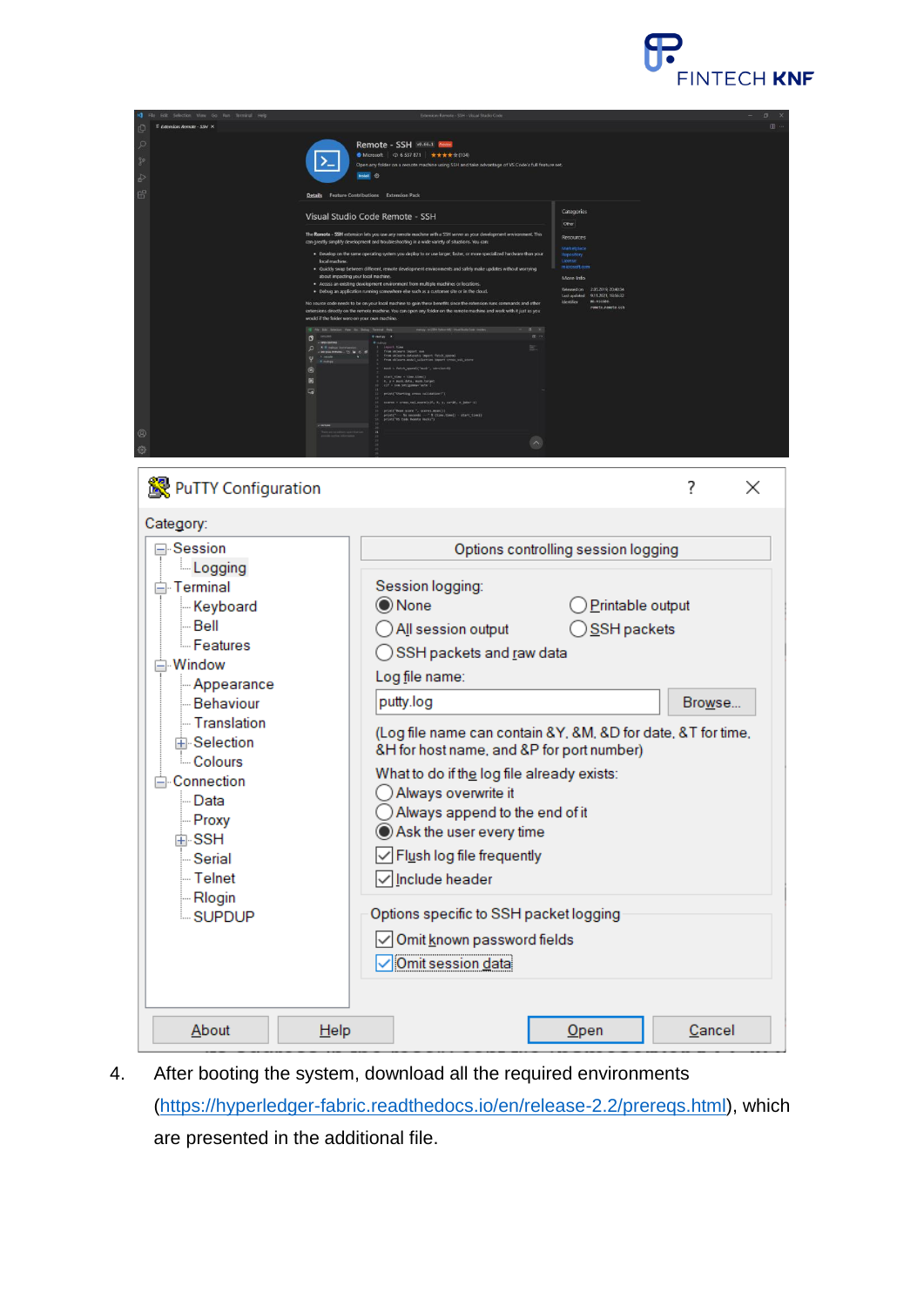

5. To ensure proper determination of the DNS server's location, it is necessary to enter its address in the resolv.conf file (**nameserver 172.20.0.250**). *sudo nano /etc/resolv.conf*

| 6. | Set in VMBox ports like in the picture below: |
|----|-----------------------------------------------|
|----|-----------------------------------------------|

| <b>Port Forwarding Rules</b> |            |           |                  |                 | ?<br>×            |
|------------------------------|------------|-----------|------------------|-----------------|-------------------|
| IPv4<br>IPv6                 |            |           |                  |                 |                   |
| Name                         | Protocol   | Host IP   | <b>Host Port</b> | <b>Guest IP</b> | <b>Guest Port</b> |
| <b>Blockchain Explorer</b>   | <b>TCP</b> | 127.0.0.1 | 8080             | 10.0.2.15       | 8080              |
| <b>DNS</b>                   | <b>TCP</b> | 127.0.0.1 | 5380             | 10.0.2.15       | 5380              |
| Grafana                      | <b>TCP</b> | 127.0.0.1 | 3000             | 10.0.2.15       | 3000              |
| Prometheus                   | <b>TCP</b> | 127,0,0,1 | 9090             | 10.0.2.15       | 9090              |
| <b>SSH</b>                   | <b>TCP</b> | 127,0,0,1 | 3022             | 10.0.2.15       | 22                |
| <b>WWW</b>                   | <b>TCP</b> | 127,0,0,1 | 80               | 10.0.2.15       | 80                |
| <b>World State</b>           | <b>TCP</b> | 127.0.0.1 | 7984             | 10.0.2.15       | 7984              |

These ports are crucial for firing components. For other ports, it will be required to change the code in some places.

7. Download the repository from GitHub (you will get the link when the event will start)

#### **ii. Creating network without Virtual Machine**

- 1. Install the required development environments [https://hyperledger](https://hyperledger-fabric.readthedocs.io/en/release-2.2/prereqs.html)[fabric.readthedocs.io/en/release-2.2/prereqs.html.](https://hyperledger-fabric.readthedocs.io/en/release-2.2/prereqs.html)
- 2. Download the project from Github (you will get the link when the event will start).

#### **4. ADDITIONAL MATERIALS**

# **a. HYPERLEDGER FABRIC – SAMPLE NETWORK FROM THE LINUX FOUNDATION**

- 1. Create a virtual machine if you work on **windows** and connect to it via ssh
- 2. If you are using linux or macOS can start without installing VMBox, according to the instructions in the technical documentation [https://hyperledger](https://hyperledger-fabric.readthedocs.io/en/release-2.2/)[fabric.readthedocs.io/en/release-2.2/](https://hyperledger-fabric.readthedocs.io/en/release-2.2/).